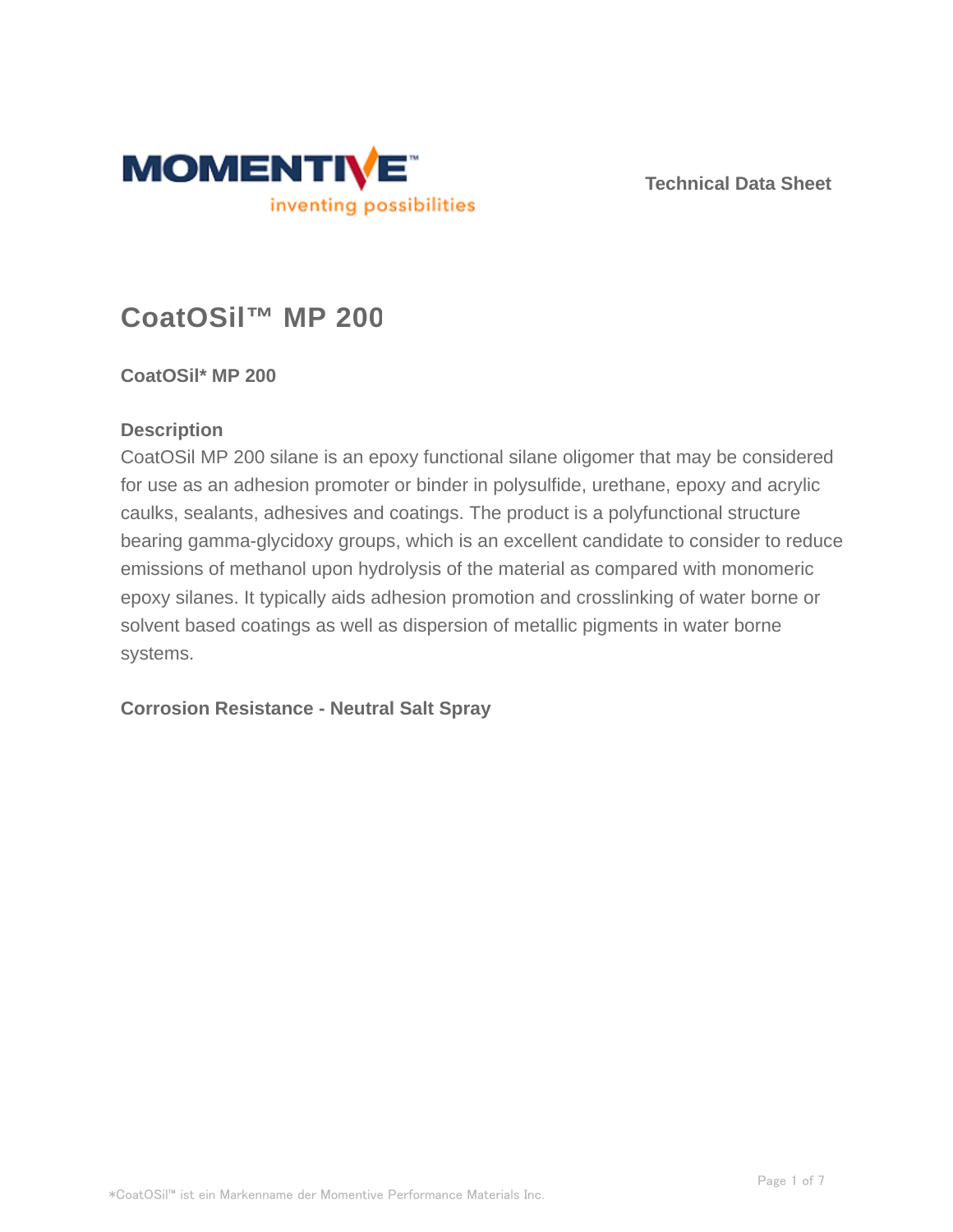

the corrosion resistance of 2K HS epoxy primer. It can lower the impact of epoxy/amine ratio and catalyst content.



#### **Cross Cut Adhesion ISO 2409-1972**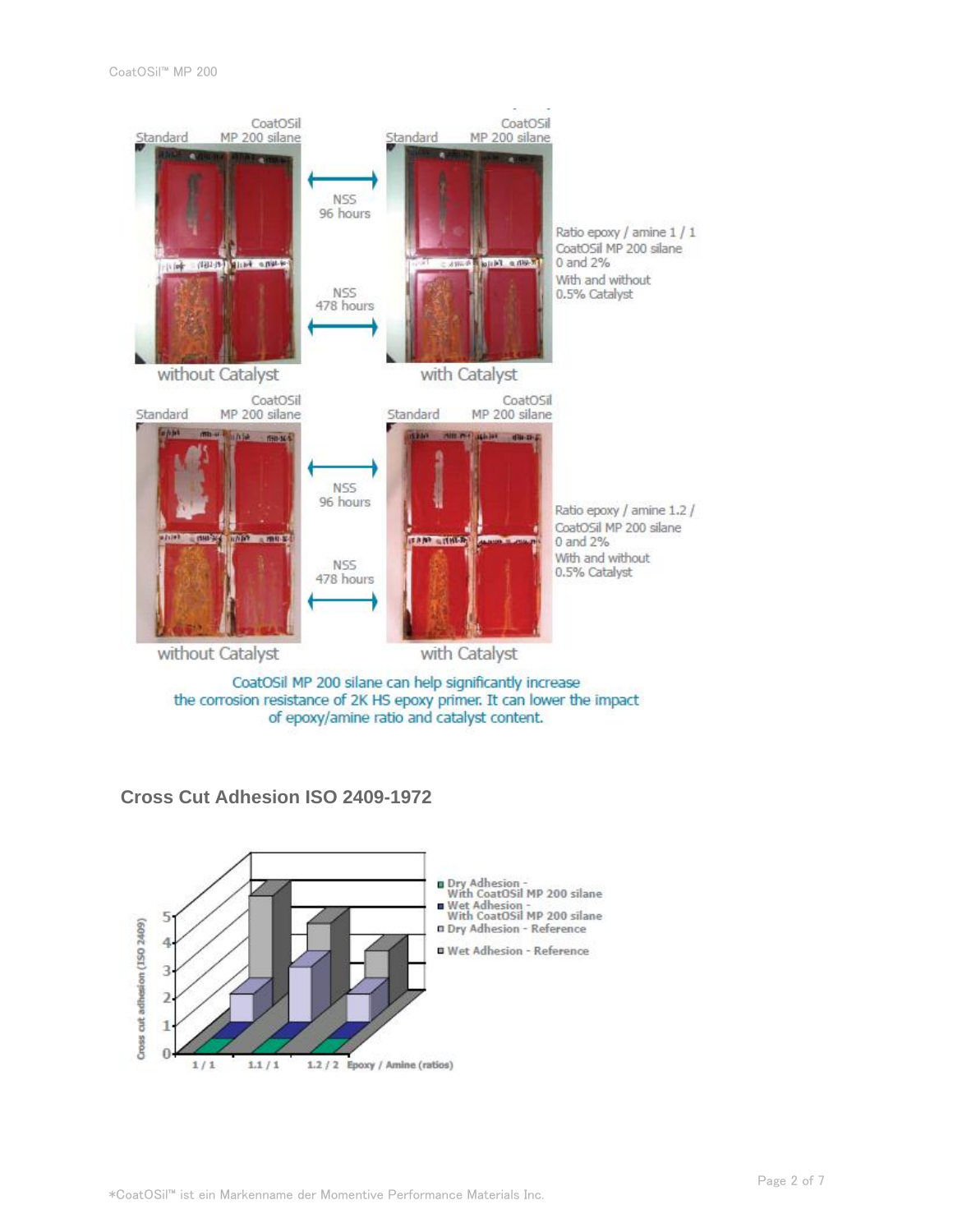Ratio epoxy / amine 1 / 1, 1.1 and 1.2 CoatOSil MP 200 silane 0 and 2% Without Catalyst



CoatOSil MP 200 silane can help signifi cantly increase the adhesion performances of 2K HS epoxy primer.

## **Key Features and Benefits**

The gamma-glycidoxy propyl epoxide ring available in CoatOSil MP 200 silane can react with many different organic functionalities, while the alkoxy silane groups still available on the oligomeric structure typically bond strongly to inorganic substrates. The hydrolytic stability of CoatOSil MP 200 silane can help provide better shelf life than normal monomeric silanes, thus providing better durability in solvent borne systems. Specific hydrolysis conditions can be applied to hydrolyze the material so CoatOSil MP 200 silane may be considered for use in waterborne systems.

| <b>Red Iron Oxide Dispersion Paste</b>                                   |                   |
|--------------------------------------------------------------------------|-------------------|
| <b>Material</b>                                                          | Weight<br>(parts) |
| Epoxy Resin (EEW; 3.8-4.25 mmole/g)                                      | 26.91             |
| Antifoam                                                                 | 0.41              |
| <b>Dispersing Agent</b>                                                  | 0.54              |
| Mix fi rst part prior to pigment dispersion – introduce under dispersion |                   |
| <b>Red Iron Oxide</b>                                                    | 26.16             |
| <b>Anticorrosive Pigment</b>                                             | 5.58              |
| Kaolin Clay                                                              | 11.77             |
| China Clay                                                               | 11.77             |

#### **2K HS Epoxy Paint Pigment Paste Preparation**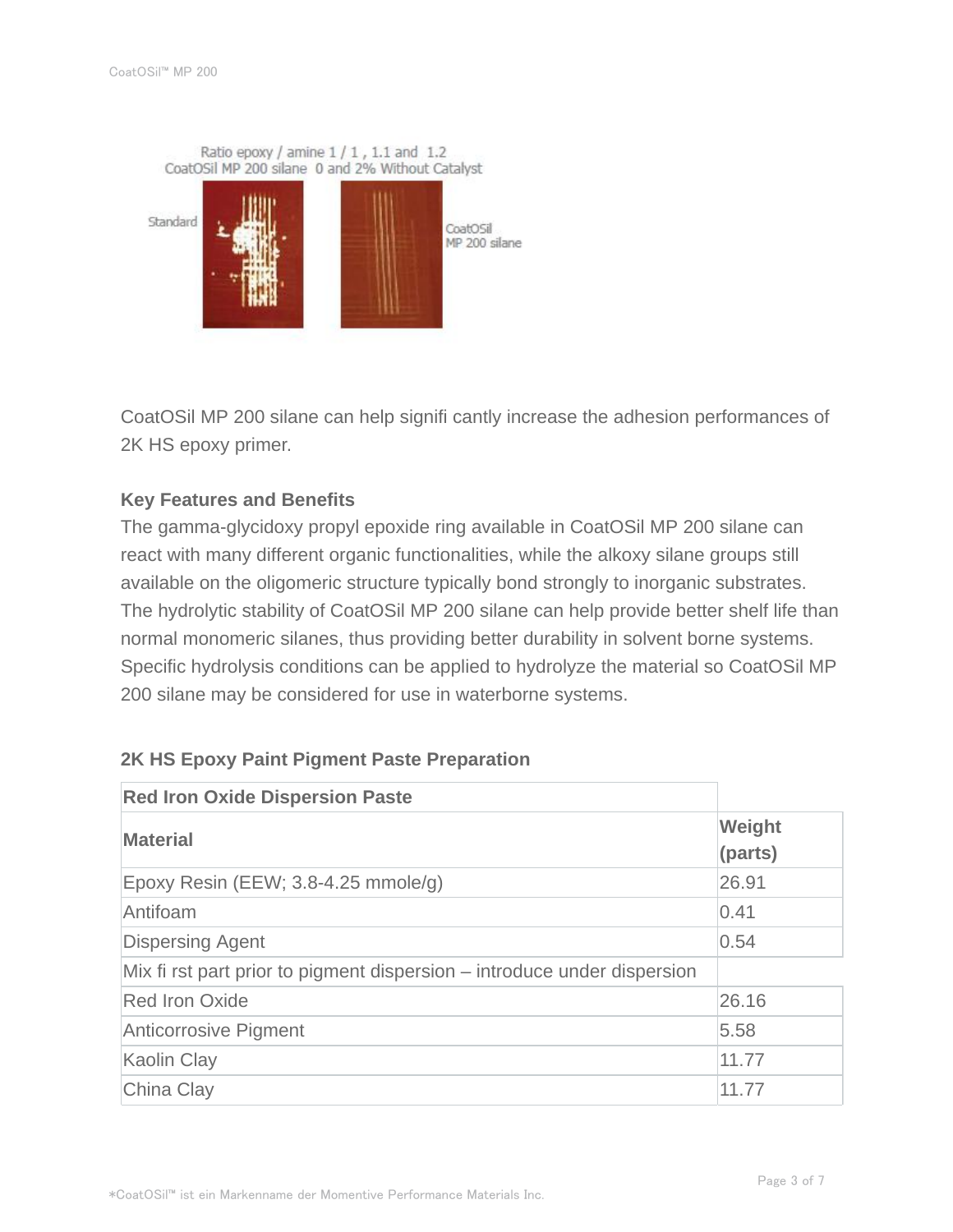| <b>Barium Sulfate</b>                                                     | 7.68  |
|---------------------------------------------------------------------------|-------|
| Dispersion 1500 rpm / 30 minutes, max. temp. 40°C – Hegmann Gauge<br>$=5$ |       |
| Total                                                                     | 81.38 |

#### **2K HS Epoxy Paint Paint Formulation**

| <b>High Solid Epoxy Paint</b>                                       |                       |
|---------------------------------------------------------------------|-----------------------|
| <b>Material</b>                                                     | <b>Weight (parts)</b> |
| <b>Red Iron Oxide Dispersion Paste</b>                              | 81.38                 |
| Epoxy Resin (EEW; 3.8-4.25 mmole/g)                                 | 2.75 to 4.75          |
| CoatOSil MP 200 silane                                              | $0, 1$ or $2$         |
| Mix fi rst part – introduce under dispersion                        |                       |
| <b>Methyl Ethyl Ketone</b>                                          | 3.12                  |
| 1 Methoxy-2-propanol                                                | 0.78 to 1.56          |
| Xylene                                                              | 0 to 1.53             |
| Part A: Mixing 600 rpm                                              |                       |
| Curing Agent                                                        | 7.66 to 9.47          |
| Ratio (Epoxy Resin + CoatOSil MP 200 silane) / Amine: 1, 1.1 or 1.2 |                       |
| <b>Amine Catalyst</b>                                               | 0 or 0.5              |

Typical data are average data and actual values may vary. Typical data shall not be used as product specifi cations.

Product formulations are included as illustrative examples only. Momentive makes no representation or warranty of any kind with respect to any such formulations, including, without limitation, concerning the effi cacy or safety of any product manufactured using such formulations.

# **Bend Test - Conical Mandrel ISO 6860-1984**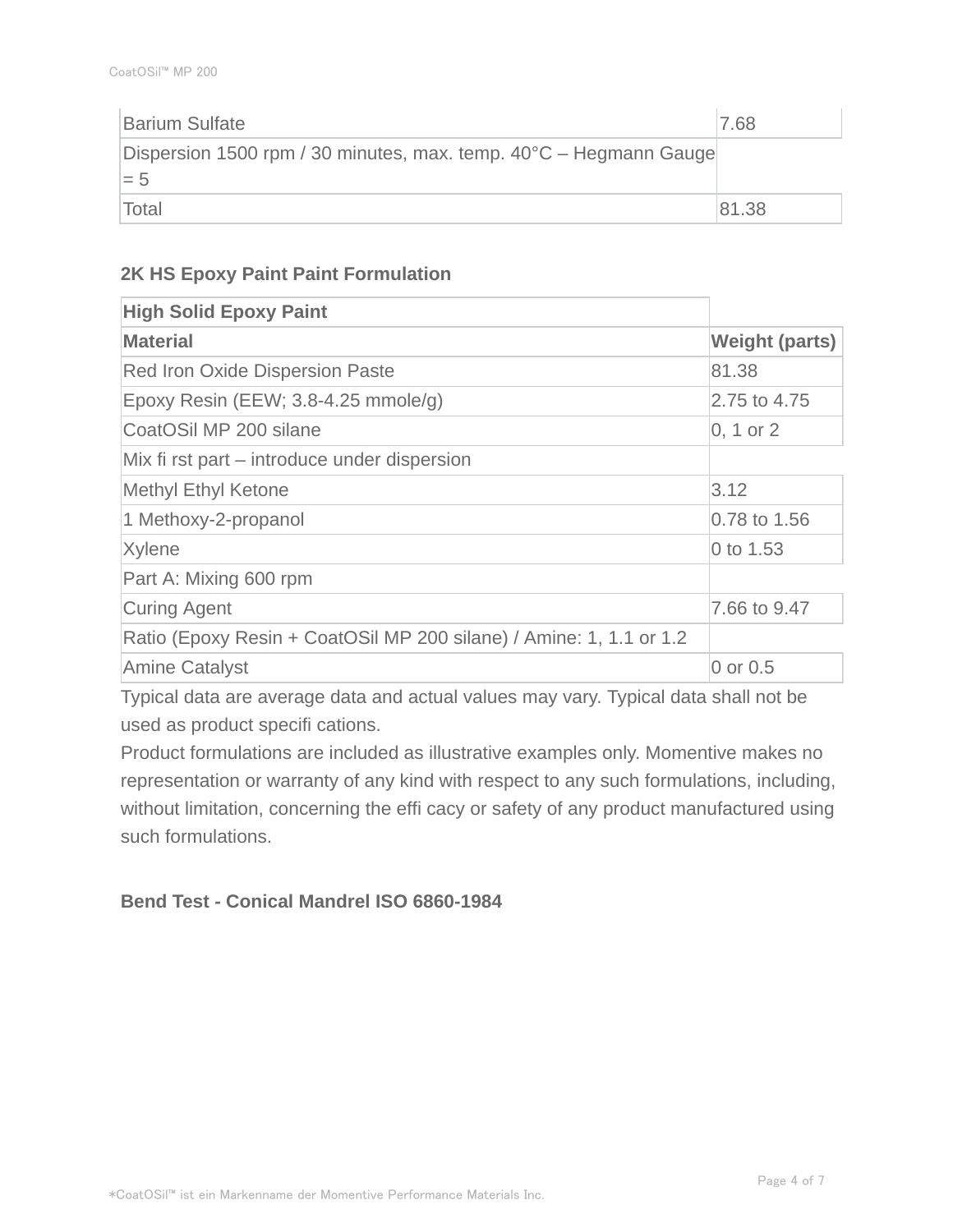





CoatOSil MP 200 silane can help improve bending resistance of 2K HS epoxy primer. It can minimize impact of accelerating catalyst on bending resistance.

# **Typical Physical Properties**

| <b>Properties</b>                                 | <b>Typical Impact of CoatOSil MP 200</b><br>silane |
|---------------------------------------------------|----------------------------------------------------|
| Dry adhesion (cross cut)                          | Improved                                           |
| Wet adhesion; (cross cut after immersion<br>test) | Improved                                           |
| <b>Hardness</b>                                   | No impact                                          |
| Impact resistance (Reverse)                       | Improved                                           |
| Bending resistance (Conical mandrel)              | Improved                                           |
| Corrosion resistance (NSS)                        | Improved                                           |

## **Patent Status**

Standard copy to come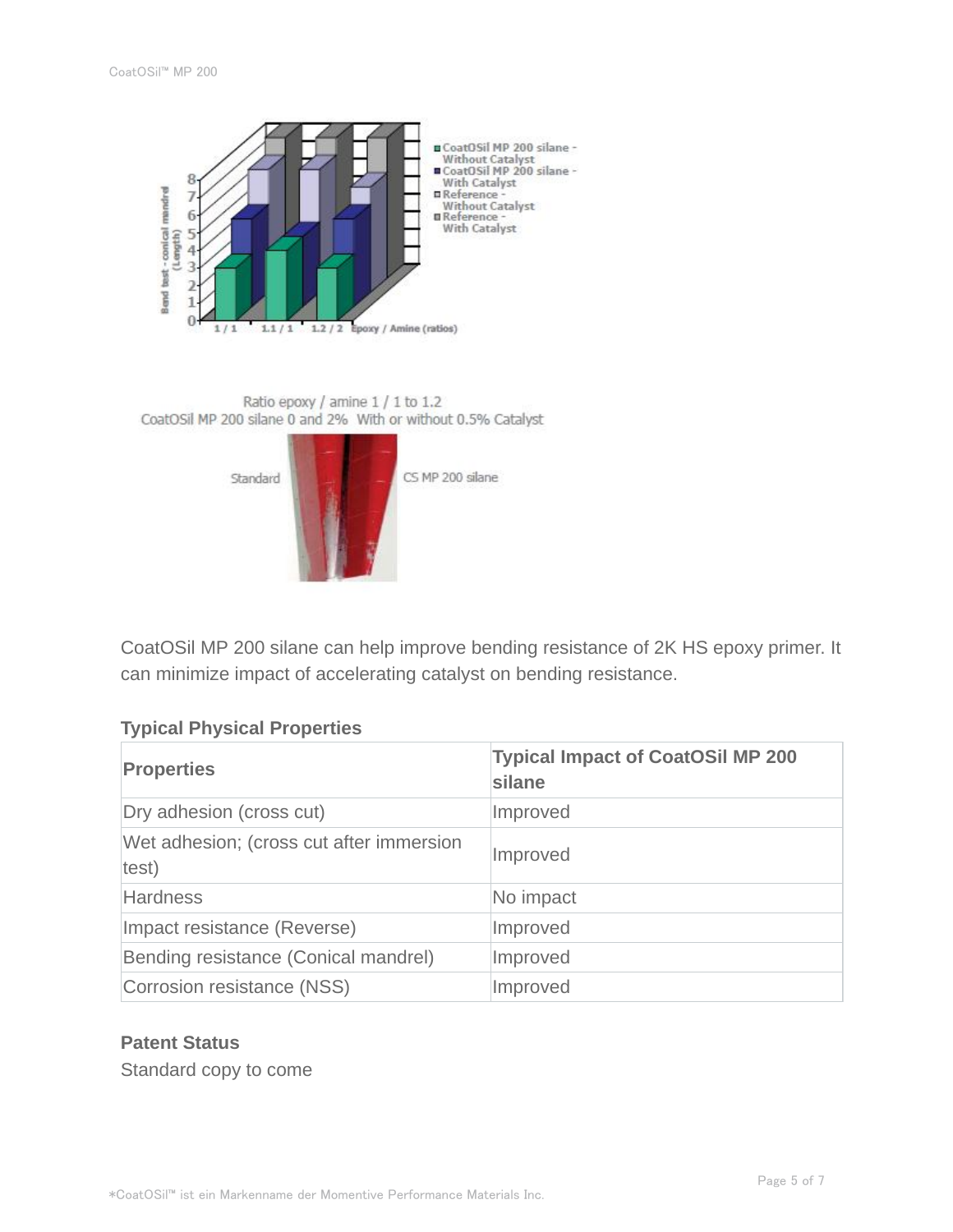# **Product Safety, Handling and Storage**

Standard copy to come

#### **Limitations**

Standard copy to come

## **Contact Information**

Email commercial.services@momentive.com

#### **Telephone**

| <b>Americas</b> | <b>Latin America</b> | <b>EMEAI- Europe, Middle</b><br>East, Africa & India | <b>ASIA PACIFIC</b> |
|-----------------|----------------------|------------------------------------------------------|---------------------|
| +1 800 295 2392 | <b>Brazil</b>        | <b>Europe</b>                                        | <b>China</b>        |
| Toll free*      | +55 11 4534 9650     | +390510924300                                        | 800 820 0202        |
| +704 805 6946   | Direct Number        | Direct number                                        | Toll free           |
| Direct Number   |                      |                                                      | +86 21 3860 4892    |
|                 |                      |                                                      | Direct number       |
| *All American   | <b>Mexico</b>        | India, Middle East &                                 | Japan               |
| countries       | +52 55 2169 7670     | <b>Africa</b>                                        | +81 3 5544 3111     |
|                 | <b>Direct Number</b> | + 91 44 71212207                                     | Direct number       |
|                 |                      | Direct number*                                       |                     |
|                 |                      | *All Middle Eastern                                  | <b>Korea</b>        |
|                 |                      | countries, Africa, India,                            | +82 2 6201 4600     |

For literature and technical assistance, visit our website at: www.momentive.com

#### **DISCLAIMER:**

**THE MATERIALS, PRODUCTS AND SERVICES OF MOMENTIVE PERFORMANCE MATERIALS INC. AND ITS SUBSIDIARIES AND AFFILIATES (COLLECTIVELY "SUPPLIER"), ARE SOLD SUBJECT TO SUPPLIER'S STANDARD CONDITIONS OF SALE, WHICH ARE INCLUDED IN THE APPLICABLE DISTRIBUTOR OR OTHER SALES AGREEMENT, PRINTED ON THE BACK OF ORDER**